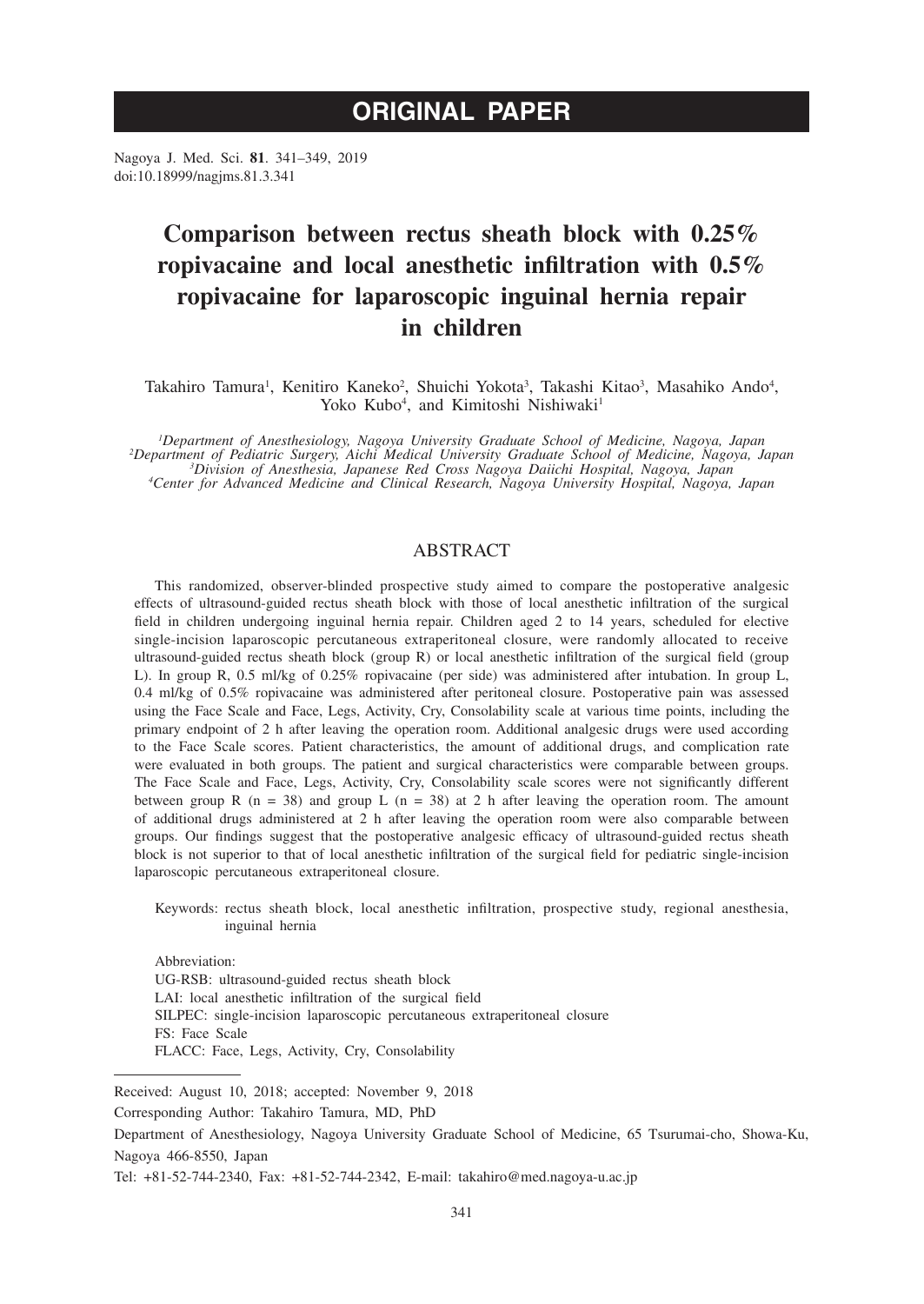OR: operation room GA: general anesthesia

This is an Open Access article distributed under the Creative Commons Attribution-NonCommercial-NoDerivatives 4.0 International License. To view the details of this license, please visit (http://creativecommons.org/licenses/by-nc-nd/4.0/).

#### INTRODUCTION

Pain control in patients undergoing day surgery is considered one of the most important parameters of postoperative management.<sup>1</sup> Single-incision laparoscopic percutaneous extraperitoneal closure (SILPEC) is a common day surgery performed for the repair of inguinal hernia in children. Generally, this procedure is performed with LAI for postoperative pain control. Ultrasound-guided rectus sheath block (UG-RSB) has also gained popularity for postoperative pain relief because it reportedly causes fewer side effects while providing an analgesic effect similar to that of local anesthetic infiltration of the surgical field (LAI).<sup>2,3</sup>

Recently, one study reported that UG-RSB was more effective than LAI for postoperative analgesia, while another study indicated that there was no significant difference in the analgesic effect between the two techniques. $4.5$  Therefore, the findings for these two techniques remain controversial. The provision of analgesia before skin incision may result in the decreased use of intraoperative and postoperative opioids, although the efficacy of preanalgesia has been found to be ambiguous in a recent study.<sup>6</sup> In addition, one study<sup>7</sup> reported that the concentration of local anesthetic used for LAI was higher than that used for US-RSB, and the authors found that the analgesic effects of the two techniques were similar from 30 min after leaving operation room (OR). Therefore, further studies evaluating RSB and LAI with different anesthetic concentrations are necessary. We hypothesized that UG-RSB is more effective than LAI for pain control after SILPEC, even if a higher concentration of anesthetic is used for LAI than for RSB. To test this hypothesis, we designed a randomized, observer-blinded prospective study to compare the efficacy of UG-RSB with that of LAI for postoperative analgesia in children undergoing SILPEC for inguinal hernia repair. Postoperative pain was evaluated using Face Scale (FS)<sup>8</sup> scores, which were recorded by blinded parents, and Face, Legs, Activity, Cry, Consolability (FLACC) scale<sup>9</sup> scores, which were recorded by blinded nurses.

## **METHODS**

This prospective, observer-blinded randomized trial was approved by the institutional review board of our institution. The study protocol conformed to the tenets of the Declaration of Helsinki, and the study is registered through the University Hospital Medical Information Network (Study ID: UMIN000017919).

#### *Participants*

Children aged 2 to 14 years who were scheduled for elective SILPEC with a 5-mm port between August 2015 and October 2016 were enrolled in this study. The exclusion criteria were as follows: American Society of Anesthesiologists class III or worse, use of analgesics before surgery, bleeding disorder, allergy to ropivacaine, and psychiatric illness.

#### *Randomization*

After obtaining written informed consent from the parents or guardians and recording demographic data, we used a computer-generated randomization program to allocate the patients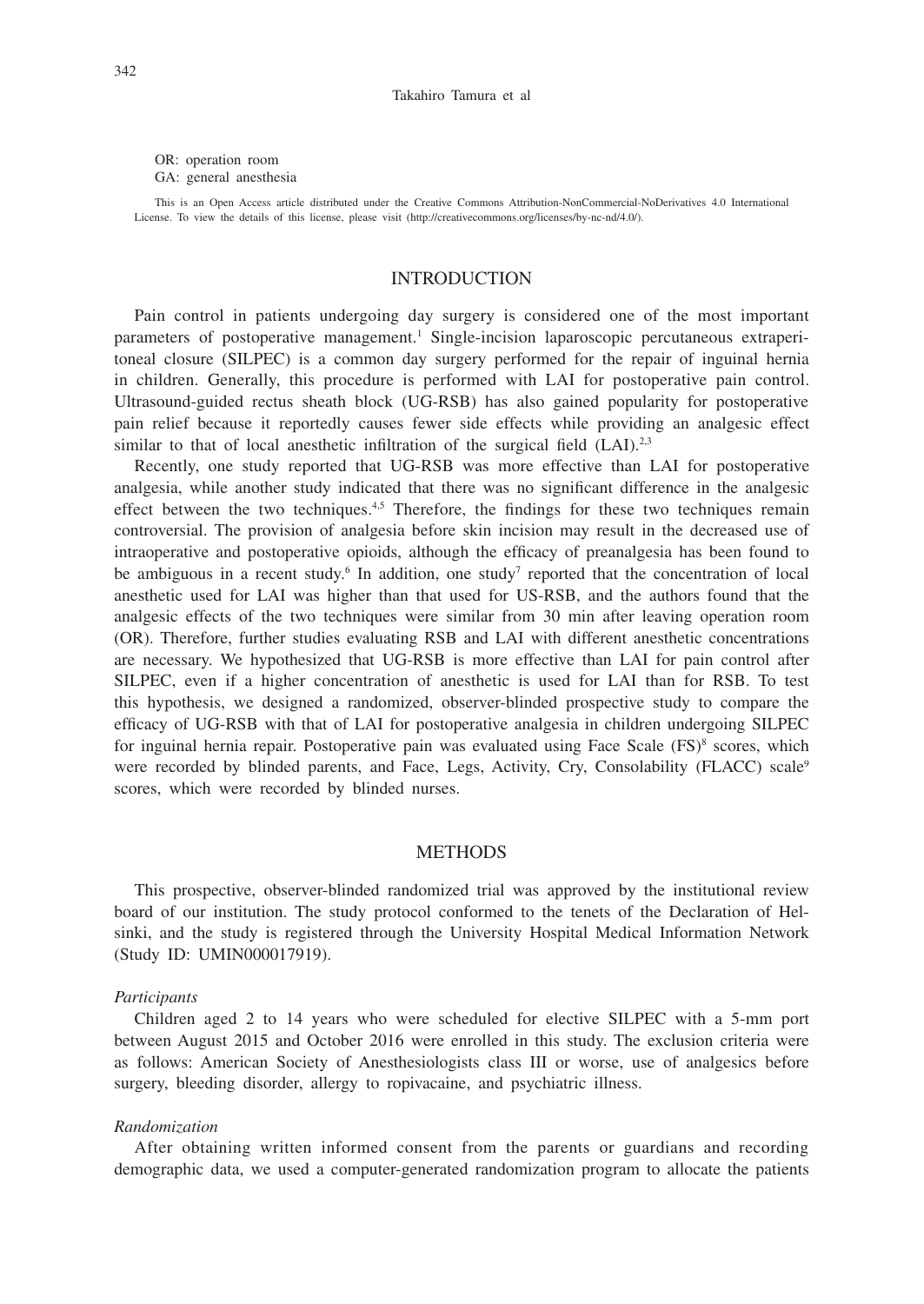to one of two groups: group R, where patients received US-RSB, and group L, where patients received LAI. An age-stratified permuted block method was incorporated to achieve optimal balance (patient age strata, 2–4, 5–9, and 10–14 years). The patients, parents or guardians, and ward staff were blinded to the group allocation. All patients received the same sterile dressings, which did not reveal the technique used.

#### *Anesthetic methods*

All patients received oral midazolam 0.1 mg/kg as premedication 30 min before surgery. GA was slowly induced using  $5.0\% - 8.0\%$  sevoflurane under standard monitoring in both groups. After intravenous access placement, followed by the administration of rocuronium 1 mg/kg and fentanyl 1.0 μg/kg, patients were intubated with a tracheal tube without a cuff; this was immediately followed by the administration of acetaminophen 15 mg/kg. GA was maintained using air, oxygen, and 2.5%–3.0% sevoflurane. After intubation in group R, an anesthesiologist administered 0.5 ml/kg of 0.25% ropivacaine (per side) via the lateral border of the rectus sheath at the level of umbilicus. The puncture area and the ultrasound probe were kept clean and sterile. The block procedures were performed with a 23-gauge short-bevel needle using an in-plane puncture technique under guidance from an ultrasound system with a 50-mm, 13-MHz linear ultrasound transducer (Venous50, GE Healthcare Japan K.K., Tokyo, Japan). The same procedure was repeated on the contralateral side. In group L, the surgeon administered a subcutaneous intradermal injection containing 0.4 ml/kg of 0.5% ropivacaine after peritoneal closure. The ropivacaine concentrations for the two groups were selected on the basis of a previous study<sup>10</sup> and are routinely used at our department. Sevoflurane inhalation was gradually decreased during subcutaneous suturing and was discontinued when surgery was complete. After natural awakening, we administered 2 mg/kg of sugammadex sodium, with neuromuscular monitoring to ensure a train-of-four count of  $\geq 2$ .

### *Data collection*

The blinded parents of each patient used FS (0–5) to assess postoperative pain at rest at 0.25, 0.5, 1, 2, 4, 8, 12, 18, and 24 h after leaving OR. In addition, blinded nurses used the FLACC scale9 to evaluate pain at rest at 0.25, 0.5, 1, 2, and 4 h after leaving OR. The primary endpoint was postoperative pain at 2 h after leaving OR. Additional analgesic drugs were used at 4 h after the intraoperative administration of acetaminophen, in accordance with the FS score at 2 h after leaving OR: score 0 to 1, no additional drug; score 2 to 3, acetaminophen 10 mg/kg; and score 4 to 5, acetaminophen 15 mg/kg. After discharge from our hospital, additional analgesia with acetaminophen 10 mg/kg was prescribed for use at home as per the patient's or parent's demand. Patient characteristics, the amount of additional drugs required, and the incidence of complications were additionally recorded for both groups.

#### *Statistical analysis*

We estimated that a minimum of 76 patients would be required for the study to have a power of 80% for the detection of a significant between-group difference in the FS score at 2 h after leaving OR, with an effect size of 0.8 standard deviations for a significance level of 0.01. We thought that a difference in the FS score that was equivalent to a large size effect was clinically significant.<sup>10</sup> To compensate for unforeseen dropouts and potentially higher than expected variability, we planned to enroll 86 patients. FS and FLACC scale scores were analyzed using a linear mixed model including the treatment group, time, and interaction between these variables as covariates. Least-squares means and their 95% confidence intervals were calculated for each time point, and adjustments for multiple comparisons were made using the Tukey–Kramer test.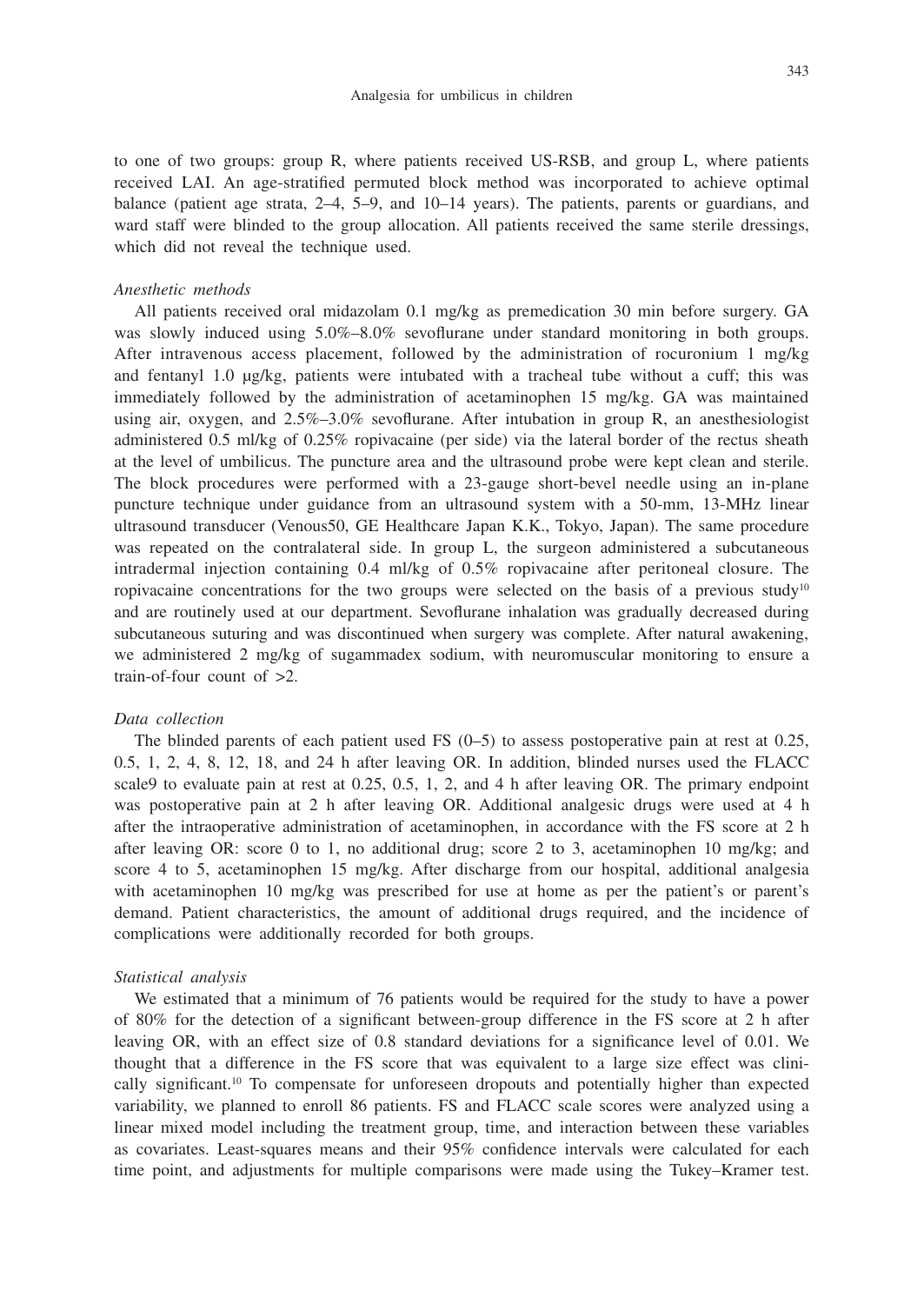Qualitative variables and demographic data, including age, weight, and height, were compared using *t*-tests. Categorical data were analyzed using Pearson's chi-square tests. All data were analyzed by a statistician using SAS version 9.4 software (SAS Institute Inc., Cary, NC, USA).

## RESULTS

Between August 2015 and October 2016, 80 of the 86 enrolled patients were randomly allocated to one of the two treatment groups  $(n = 40 \text{ each})$ . After allocation, two patients in each group withdrew from the study, and 38 patients per group were included in the final analysis (Fig. 1). Demographic data and surgical characteristics, including the surgical duration and the duration from the end of GA to exit from the operation room, were comparable between the two groups (Table 1). There was no significant difference in the interval between the end of surgery and discharge from OR between groups (data no shown). However, the duration of anesthesia was significantly different between the two groups (Table 1).



Fig. 1 Flow chart showing the patient inclusion procedure

Of 86 patients initially screened for eligibility, six were excluded. The remaining 80 were randomly assigned to two equally sized groups: ultrasound-guided bilateral rectus sheath block (UG-RSB) group (Group R) and local anesthetic infiltration of the surgical field (LAI) group (Group L). Two patients in each group discontinued the study after group allocation. The final analysis was performed for 38 patients in each group.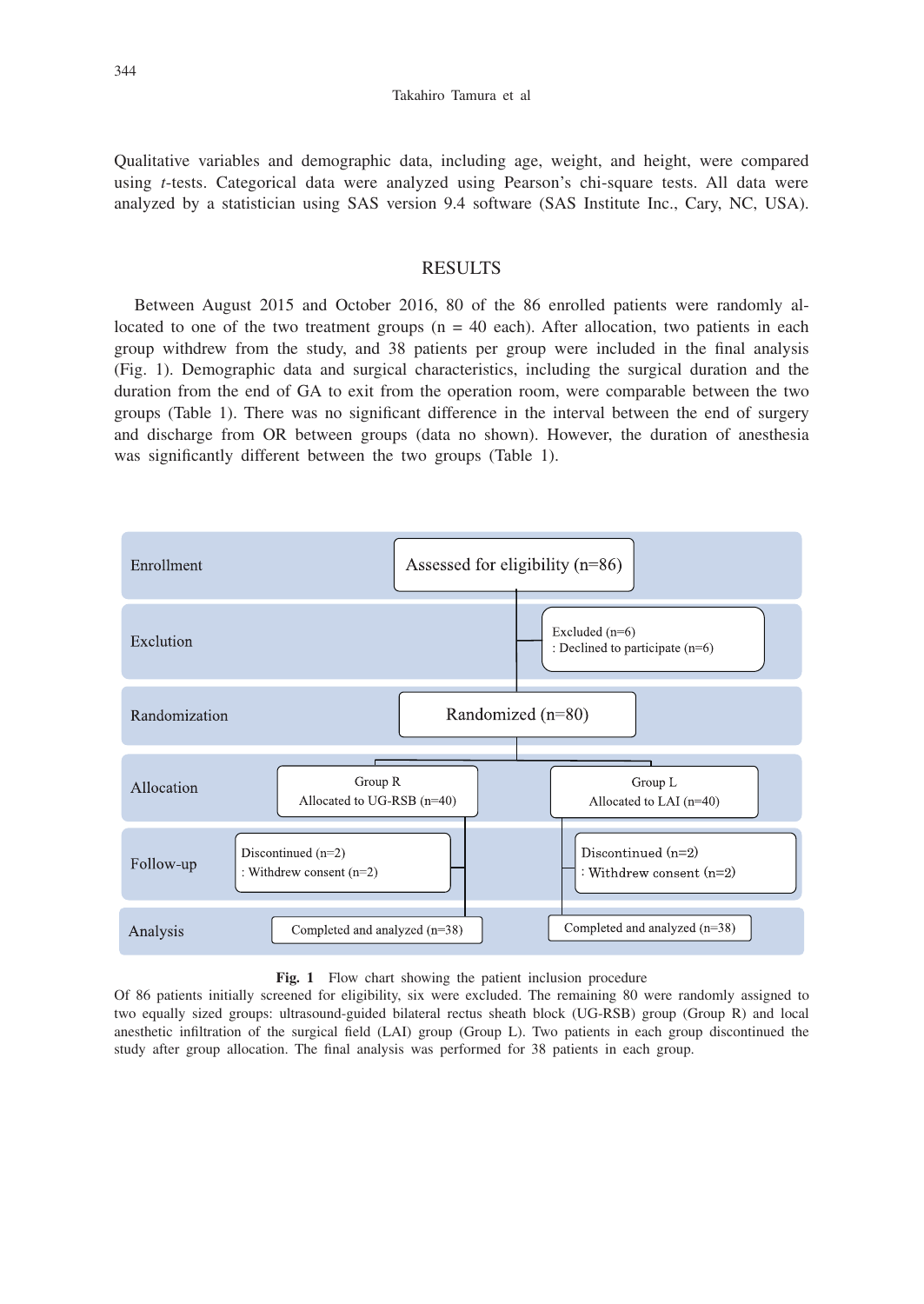| Table 1<br>Demographics and surgical characteristics of children                                                                                                                                                                                       |                  |                  |                                   |
|--------------------------------------------------------------------------------------------------------------------------------------------------------------------------------------------------------------------------------------------------------|------------------|------------------|-----------------------------------|
|                                                                                                                                                                                                                                                        | Group R          | Group L          | <i>P</i> -value                   |
| Age (years)                                                                                                                                                                                                                                            | $5.03 \pm 2.5$   | $1.92 \pm 2.3$   | 0.77                              |
| Height (cm)                                                                                                                                                                                                                                            | $108.4 \pm 15.9$ | $106.4 \pm 15.3$ | $6+0$                             |
| Body weight (kg)                                                                                                                                                                                                                                       | $19.0 \pm 7.0$   | $18.1 \pm 5.7$   | $0.48\,$                          |
| Sex, Male:Female (number of patients)                                                                                                                                                                                                                  | 18:20            | 16:22            | 0.57                              |
| Surgery                                                                                                                                                                                                                                                |                  |                  |                                   |
| Duration of anesthesia (min)*                                                                                                                                                                                                                          | $83.3 \pm 23.7$  | $73.1 \pm 18.9$  | $0.04\,$                          |
| Surgical duration (min)                                                                                                                                                                                                                                | $42.3 \pm 14.9$  | $42.8 \pm 18.3$  | $0.91\,$                          |
| Duration from the end of general anesthesia to exit from the operation room $(\min)**$                                                                                                                                                                 | $14.6 \pm 7.8$   | $4.4 \pm 5.0$    | 0.88                              |
| The number of patients with additional drugs                                                                                                                                                                                                           |                  |                  | 0.89                              |
| Face scale score at 2 h after surgery, 0-1                                                                                                                                                                                                             | $\infty$         | $\overline{8}$   |                                   |
| Face scale score at 2 h after surgery, 2-3                                                                                                                                                                                                             | $\overline{L}$   | 5                |                                   |
| Face scale score at 2 h after surgery, $4-5$                                                                                                                                                                                                           |                  |                  |                                   |
| The total amount of perioperative acetaminophen $(mg/4 h)^{***}$                                                                                                                                                                                       | 378.9            | 377.6            |                                   |
| "Timus tion the initiation of oxygenation marked the end of general anestial and interactional strimus time<br>***4 h after leaving OR<br>Group R: Ultrasound-grided rectus stream block. Group I: Local anesthetic infiltration of the surgical field |                  |                  |                                   |
| The statistical significanal of differences between the two groups was assessed using two-tailed t-tests (differences<br>Data are expressed as means $\pm$ standard deviations (n = 38)                                                                |                  |                  | in sex were assessed using a chi- |
|                                                                                                                                                                                                                                                        |                  |                  |                                   |

Analgesia for umbilicus in children

square test). square test).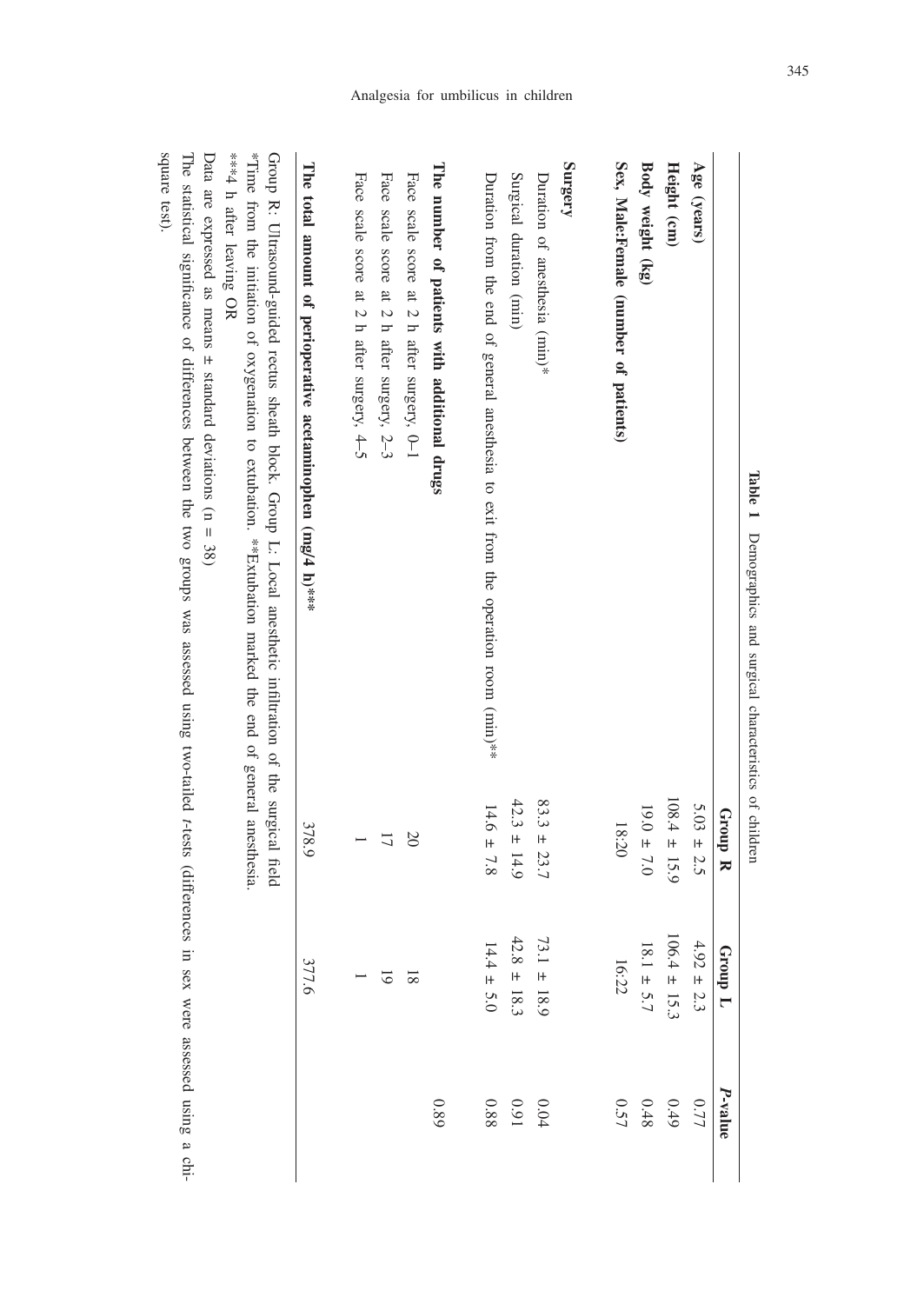Takahiro Tamura et al

There were no statistically significant differences between the two groups with regard to postoperative pain; both FS scores (Fig. 2-a, c) and FLACC (Fig. 2-b) scale scores for groups R (n = 38) and L (n = 38) showed no significant differences throughout the observation period. The amount of additional drugs administered at 2 h after leaving OR was also comparable between groups (Table 1).

Postoperative vital signs were similar in both groups (data not shown). One patient in each group experienced postoperative nausea and vomiting  $(n = 1, 2.63\%)$ . No adverse events associated with the surgical intervention and UG-RSB procedure were recorded, and all patients left the hospital at 5–7 h after leaving OR.



**Fig 2.** Comparison of the analgesic effects of ultrasound-guided bilateral rectus sheath block (UG-RSB) with those of local anesthetic infiltration of the surgical field (LAI) in children undergoing inguinal hernia repair There are no statistically significant differences between the two groups with regard to postoperative pain; both Face Scale scores (a, c) and Face, Legs, Activity, Cry, Consolability scale scores (b) for groups R ( $\circ$ : n = 38) and L ( $\bullet$ : n = 38) are comparable throughout the observation period.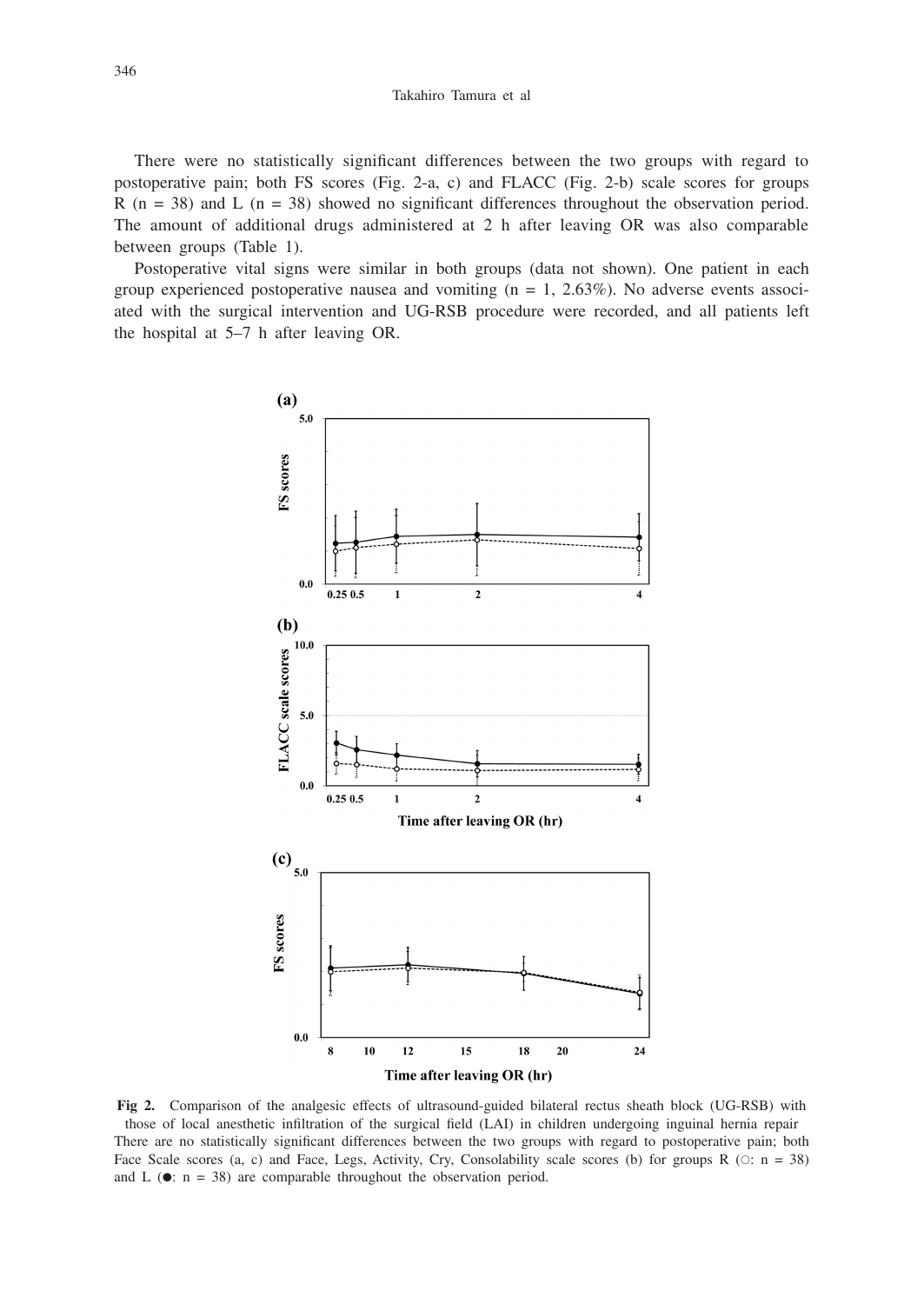#### DISCUSSION

SILPEC is typically a day surgery, and the optimization of analgesia and facilitation of timely discharge are important considerations. In the present study, we found that UG-RSB did not provide better postoperative analgesic effects than did LAI with a higher concentration of anesthetic in children who underwent SILPEC. Thus, the study hypothesis was rejected. A strength of our study was that the analgesic efficacy of UG-RSB was compared with that of LAI using a higher concentration of ropivacaine. The large sample size was another strength, considering that more accurate results with adequate statistical strength could be achieved with the increased patient number.

Previous studies indicated that UG-RSB provided better postoperative analgesia than did LAI in patients who underwent SILPEC.<sup>3,11</sup> However, the concentration or total amount of local anesthetic used for LAI was the same as or lower than that used for UG-RSB, respectively, in these previous studies. In one study where the same concentration of ropivacaine was used, the analgesic effects of UG-RSB and LAI in the early postoperative stages were significantly different.<sup>3,11,12</sup> In the present study, we were not sure whether the efficacy of LAI would be inferior to that of UG-RSB if we used a higher concentration of local anesthetic. Uchinami et al reported that the analgesic effects of the two techniques were similar from 30 min after leaving OR,<sup>7</sup> although the effects throughout the early postoperative period remained unclear. In truth, we found a trend for a lower postoperative FS score in the UG-RSB group than in the LAI group in the present study. However, the difference was not statistically significant. The findings of the previous studies and the present study indicate that the postoperative analgesic effect would be compromised if a higher concentration of local anesthetic was used for LAI.

In our study, blinded parents assessed postoperative pain using FS; these assessments could be less accurate than those made by medical staff members.<sup>9</sup> However, a previous study reported a strong correlation between FLACC scale scores determined by trained parents and those determined by nurses.13 The FLACC scale has been validated for use in children and is recommended for the evaluation of postoperative pain in children because of its simplicity and validation over a broad age range.14 In our study, we used not only FS but also the FLACC scale in order to ensure accurate readings for the small children. Both FS and the FLACC scale scores were not significantly different between the two groups throughout the observation period in our study.

This study has some limitations. First, the use of premedication may have enhanced the quality of nerve blockade and pain control, and the analgesic evaluations in the early postoperative stage may be different from those in previous studies. Second, local anesthetic injection before surgery is reportedly more effective than that after surgery.<sup>15</sup> However, another study showed that there were no significant differences between preoperative and postoperative local anesthetic injection<sup>16</sup>; therefore, this topic remains controversial. Although RSB before the surgical intervention supports the former, our results support the latter findings with regard to SILPEC. Third, we could not check the time of initiation of both techniques; however, our results indicated that LAI was satisfactorily effective at the first assessment time point. Fourth, we adopted the postoperative analgesic protocol to change the dose of acetaminophen, because the package insert for acetaminophen recommended a dosage of 10–15 mg/kg every 4–6 h, and we do not normally use postoperative analgesic protocols involving opioids for children at our hospital. Further studies are necessary to clarify the findings of this study. Finally, the total LA dose differed for the two groups because of the accurate subcutaneous injection for LAI and ease in suturing the skin of the umbilicus. The LA dose to be administered in group L was decided by the surgeon before the study was performed.

In conclusion, our results suggest that UG-RSB (0.5 ml/kg of 0.25% ropivacaine per side) is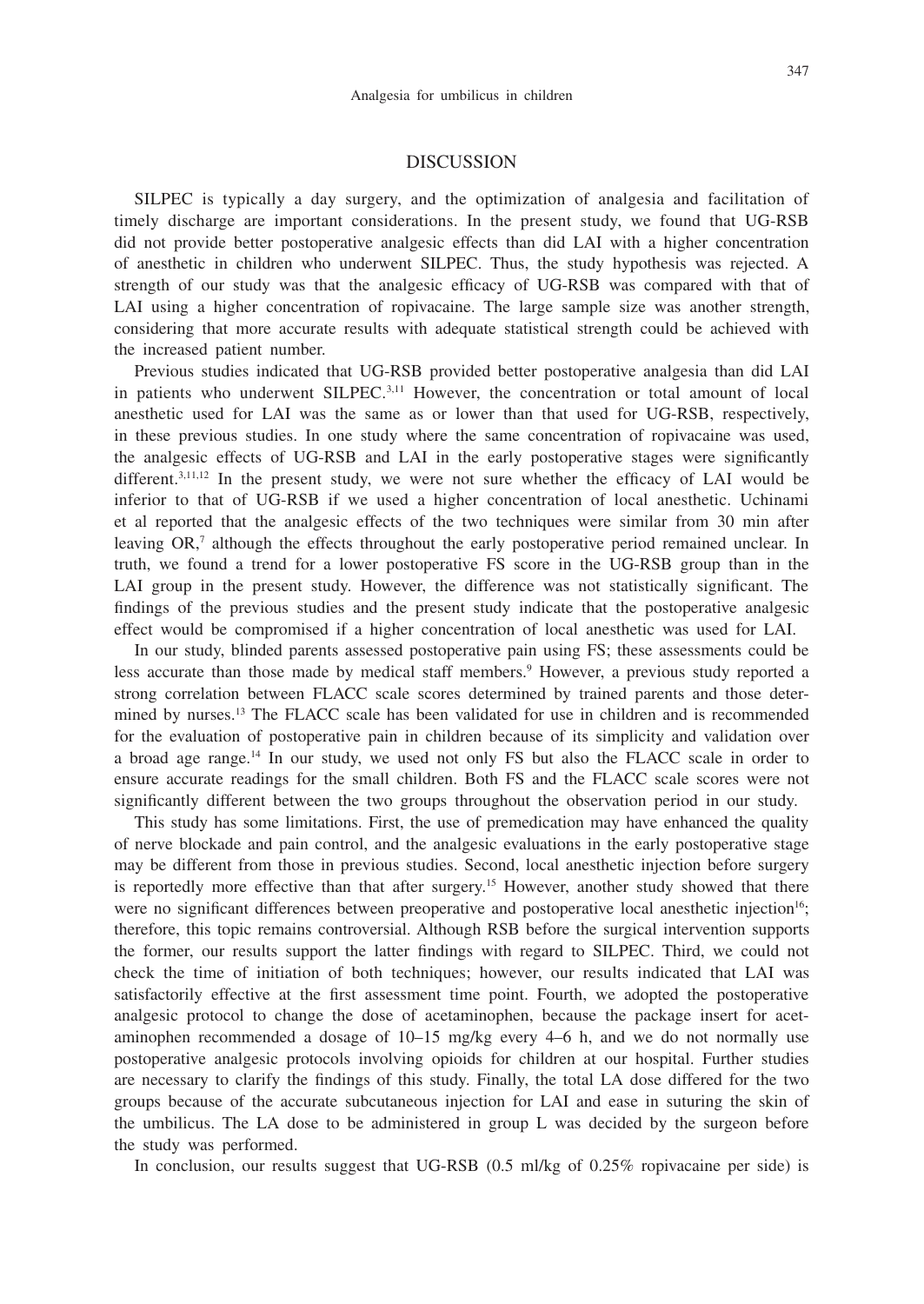not superior to LAI (0.4 ml/kg of 0.5% ropivacaine) for the management of pain after pediatric SILPEC. We do not believe that UG-RSB is the best approach for postoperative analgesia for SILPEC. Although LAI is a classical method, it is also very useful for SILPEC. We would like to provide a take-home message for anesthesiologists that both techniques are multimodal analgesic techniques and selection of the most appropriate technique should be made based on the consideration of time, cost, and the facilities at each institution.

### ACKNOWLEDGEMENTS

We thank all staff members in the division of Anesthesia, Japanese Red Cross Nagoya Daiichi Hospital for assistance with the nerve block procedures.

## DISCLOSURE STATEMENT

None of the authors has any conflicts of interest to declare in relation to this work.

#### **REFERENCES**

- 1. Stargatt R, Davidson AJ, Huang GH, et al. A cohort study of the incidence and risk factors for negative behavior changes in children after general anesthesia. *Paediatr Anaesth*. 2006;16:846–859.
- 2. Dingeman R, Barus L, Chung H, et al. Ultrasonography-guided bilateral rectus sheath block vs local anesthetic infiltration after pediatric umbilical hernia repair: a prospective randomized clinical trial. *JAMA Surg*. 2013;148:707–713.
- 3. Gurnaney HG, Maxwell LG, Kraemer FW, Goebel T, Nance ML, Ganesh A. Prospective randomized observer-blinded study comparing the analgesic efficacy of ultrasound-guided rectus sheath block and local anaesthetic infiltration for umbilical hernia repair. *Br J Anaesth*. 2011;107:790–795.
- 4. Isaac LA, McEwen J, Hayes JA, Crawford MW. A pilot study of the rectus sheath block for pain control after umbilical hernia repair. *Paediatr Anaesth*. 2006;16:406–409.
- 5. Relland LM, Tobias JD, Martin D, et al. Ultrasound-guided rectus sheath block, caudal analgesia, or surgical site infiltration for pediatric umbilical herniorrhaphy: a prospective, double-blinded, randomized comparison of three regional anesthetic techniques. *J Pain Res*. 2017;10:2629–2634.
- 6. Møiniche S, Kehlet H, Dahl J. A qualitative and quantitative systematic review of preemptive analgesia for postoperative pain relief: the role of timing of analgesia. *Anesthesiology*. 2002;96:725–741.
- 7. Uchinami Y, Sakuraya F, Tanaka N, et al. Comparison of the analgesic efficacy of ultrasound-guided rectus sheath block and local anesthetic infiltration for laparoscopic percutaneous extraperitoneal closure in children. *Paediatr Anaesth*. 2017;27:516–523.
- 8. Wong DL, Baker CM. Pain in children: comparison of assessment scales. *Pediatr Nurs*. 1988;14:9–17.
- 9. Merkel SI, Voepel-Lewis T, Shayevitz JR, Malviya S. The FLACC: a behavioral scale for scoring postoperative pain in young children. *Pediatr Nurs*. 1997;23:293–297.
- 10. Cohen J. A power primer. *Psychol Bull*. 1992;112:155–159.
- 11. Flack SH, Martin LD, Walker BJ, et al. Ultrasound-guided rectus sheath block or wound infiltration in children: a randomized blinded study of analgesia and bupivacaine absorption. *Paediatr Anaesth*. 2014;24:968–973.
- 12. Dingeman RS, Barus LM, Chung HK, et al. Ultrasonography-guided bilateral rectus sheath block vs local anesthetic infiltration after pediatric umbilical hernia repair: a prospective randomized clinical trial. *JAMA Surg*. 2013;148:707–713.
- 13. Suraseranivongse S, Kraiprasit K, Petcharatana S. Postoperative pain assessment in ambulatory pediatric patients by parents. *J Med Assoc Thai*. 2002;85(Suppl 3):S917–922.
- 14. von Baeyer CL, Spagrud LJ. Systematic review of observational (behavioral) measures of pain for children and adolescents aged 3 to 18 years. *Pain*. 2007;127:140–150.
- 15. Woolf CJ. Evidence for a central component of post-injury pain hypersensitivity. *Nature*. 1983;306:686–688.